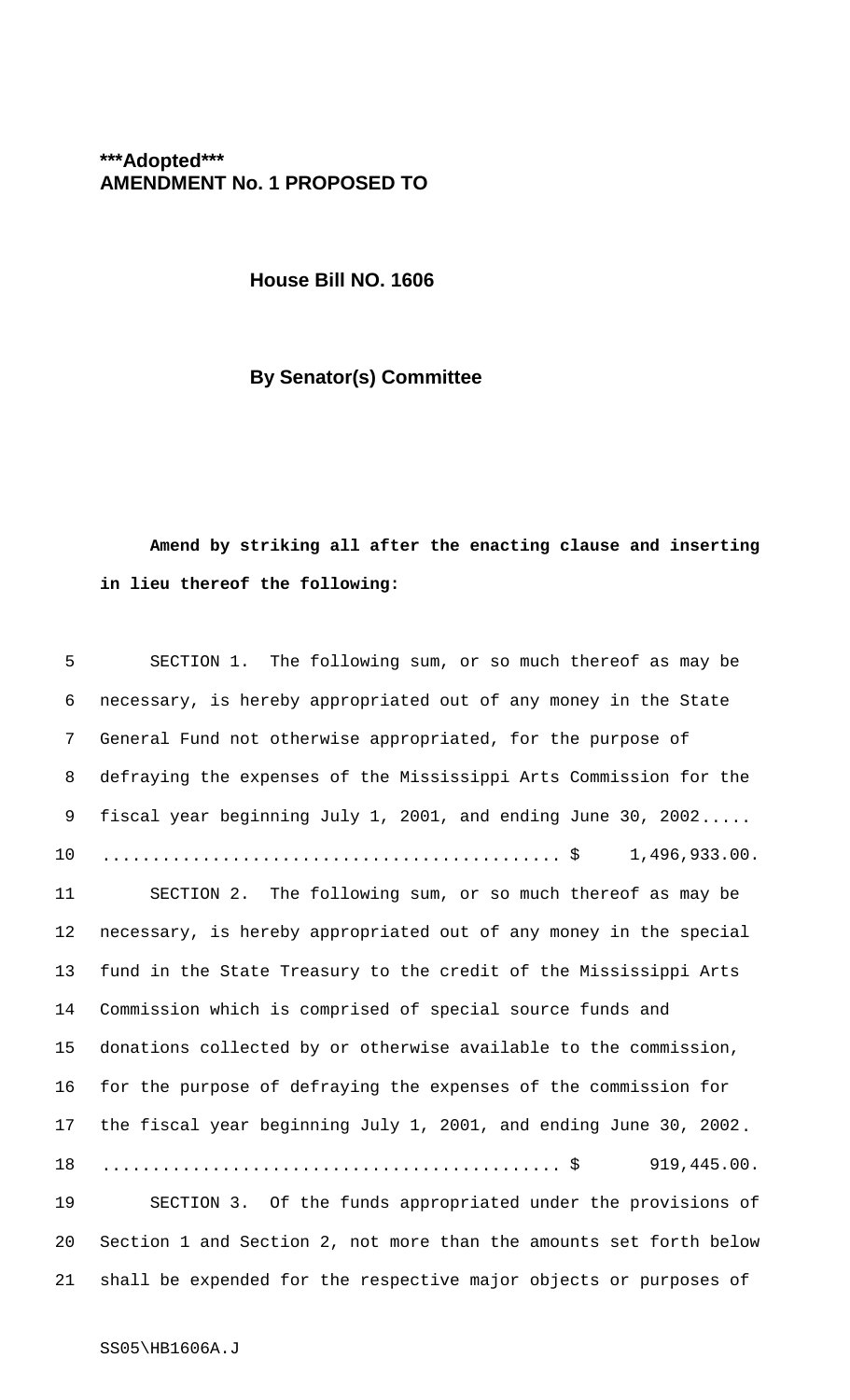22 expenditure:

23 MAJOR OBJECTS OF EXPENDITURE: 24 Personal Services: 25 Salaries, Wages and Fringe Benefits.. \$ 544,590.00 26 Travel and Subsistence................ 9,000.00 27 Contractual Services....................... 171,420.00 28 Commodities................................ 52,900.00 29 Capital Outlay: 30 Other Than Equipment.................. 0.00 31 Equipment............................. 3,930.00 32 Subsidies, Loans and Grants................. 1,634,538.00 33 Total...................................\$ 2,416,378.00 34 FUNDING: 35 General Funds............................. \$ 1,496,933.00 36 Special Funds.............................. 919,445.00 37 Total...................................\$ 2,416,378.00 38 AUTHORIZED POSITIONS: 39 Permanent: Full Time............ 11 40 Part Time............ 0 41 Time-Limited: Full Time............ 1 42 Part Time............ 0

 With the funds herein appropriated, it is the intention of the Legislature that it shall be the agency's responsibility to make certain that funds required to be appropriated for "Personal Services" for Fiscal Year 2003 do not exceed Fiscal Year 2002 funds appropriated for that purpose, unless programs or positions are added to the agency's Fiscal Year 2003 budget by the Mississippi Legislature. Based on data provided by the Legislative Budget Office, the State Personnel Board shall determine and publish the projected annual cost to fully fund all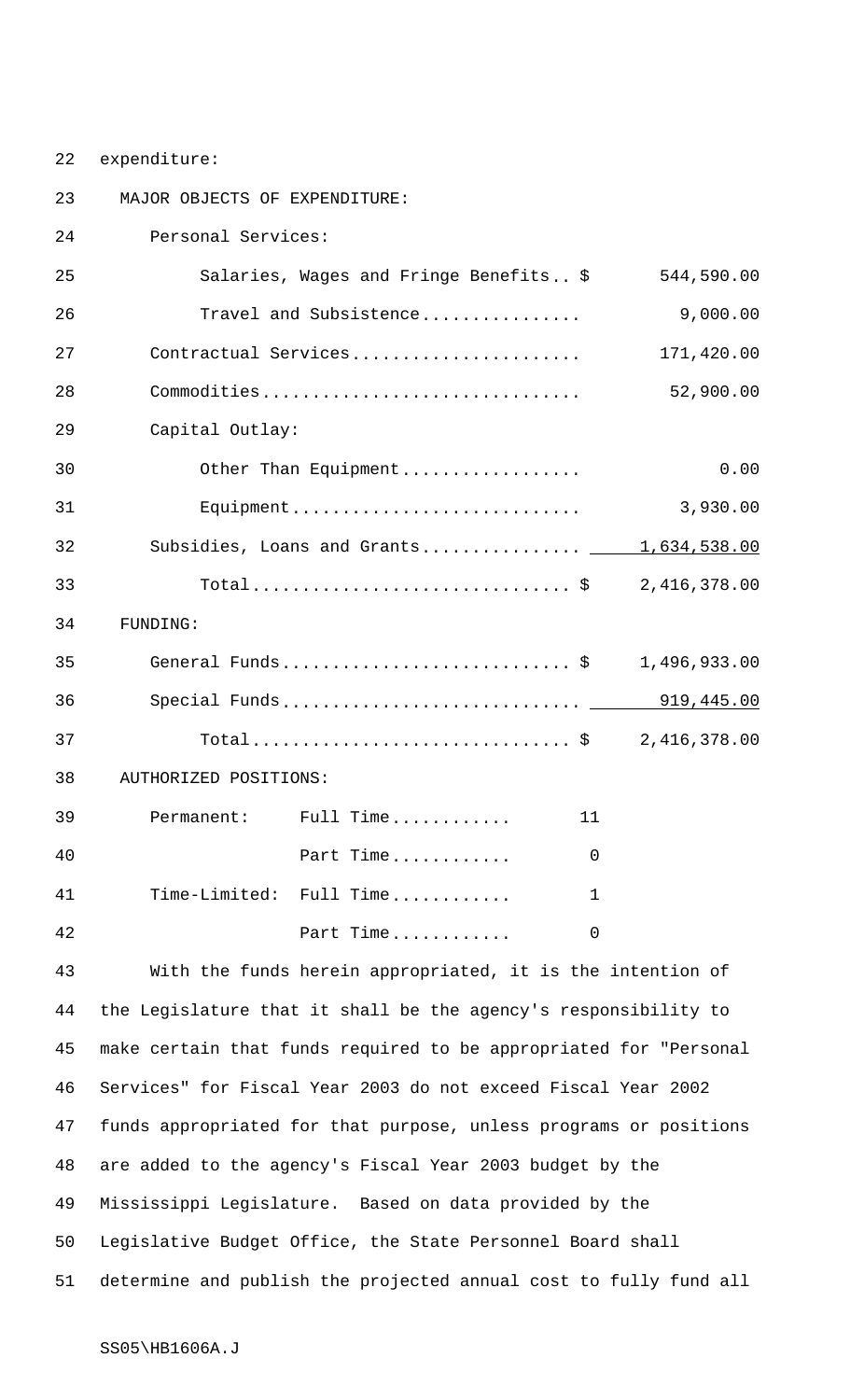appropriated positions in compliance with the provisions of this act. It shall be the responsibility of the agency head to insure that no single personnel action increases this projected annual cost and/or the Fiscal Year 2002 appropriation for "Personal Services" when annualized. If, at the end of any calendar month, the State Personnel Board determines that the agency has taken action(s) which would cause the agency to exceed this projected annual cost or the Fiscal Year 2002 "Personal Services" appropriated level, when annualized, then only those actions which reduce the projected annual cost and/or the appropriation requirement will be processed by the State Personnel Board until such time as the requirements of this provision are met.

 Any transfers or escalations shall be made in accordance with the terms, conditions and procedures established by law.

 No general funds authorized to be expended herein shall be used to replace federal funds and/or other special funds which are being used for salaries authorized under the provisions of this act and which are withdrawn and no longer available.

 SECTION 4. Of the funds appropriated under the provisions of Section 2, funds in the amount of Four Hundred Fifty Thousand Dollars (\$450,000.00) shall be derived from the Education Enhancement Fund pursuant to Sections 27-65-75 and 27-67-31, Mississippi Code of 1972, for the following:

Training of educators and promotion

76 of arts programs in public schools . . . \$100,000.00 77 Miscellaneous grants and programs . . . . \$350,000.00 SECTION 5. It is the intention of the Legislature that the Arts Commission shall have the authority to transfer dollars appropriated in the major object of expenditure "Subsidies, Loans and Grants," designated for the "Challenge Program," specific

SS05\HB1606A.J